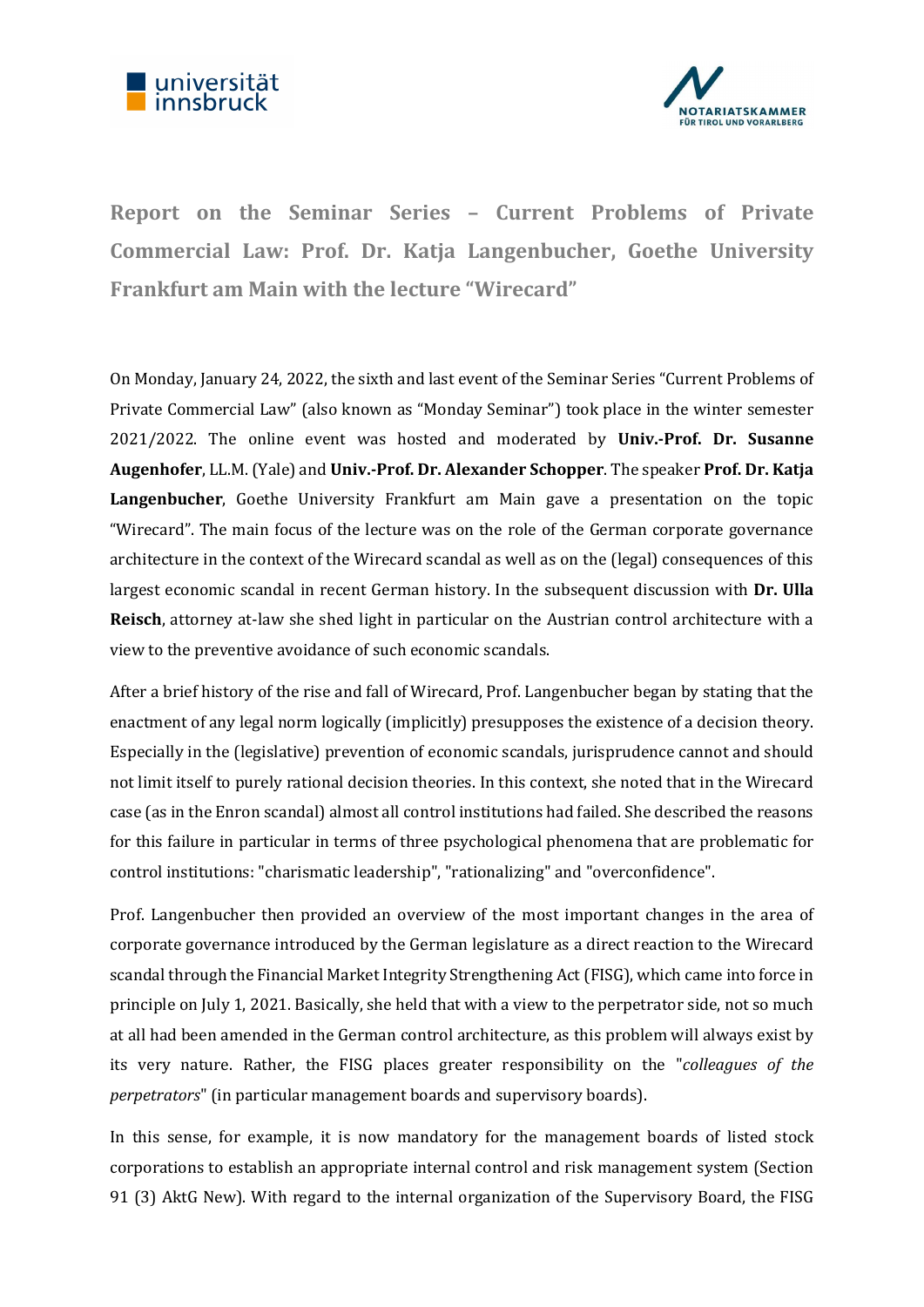



now also stipulates that the establishment of an audit committee is mandatory for companies that are deemed to be public interest entities (Section 107 (4) first sentence AktG New). Such an audit committee had never been established for the Supervisory Board of Wirecard. With regard to audit control, the FISG also significantly increased the maximum liability limits, in particular with regard to auditors (depending on the size of the specific auditing firm), as well as tougher threats of punishment and an extension of duties (under civil law) in the sense of a legally required "critical basic attitude" on the part of the commissioned auditors.

In the subsequent discussion with Dr. Reisch, she contributed in particular her expertise as insolvency administrator of a subsidiary of Wirecard. In her remarks, she explicitly dealt with the corporate governance architecture established in Austria and presented the most important players in this context (in particular the supervisory boards, auditors and the Financial Market Authority) in more detail. She also began by stating that, in her personal experience as a supervisory board member, one is often confronted with an asymmetry of information and often makes oneself unpopular with the management board if one asks "unpleasant" questions.

She also explained that the Supreme Court had ruled in a recent decision (15.9.2020, 6 Ob 58/20b) that auditors are also liable to third parties under civil law. It is therefore now in any case clear that they are also liable to creditors in the event of errors. Moreover, a limitation of liability only applies in cases of slight negligence; in the case of gross negligence, the auditors are liable without limitation. In this context, she also took a closer look at the Austrian Auditor Oversight Act (APAG), which provides for quality assurance audits and inspections by the Auditor Oversight Board (APAB). Finally, she pointed out that the Financial Market Authority (FMA) is not subject to official liability vis-à-vis third parties (e.g. injured creditors) pursuant to section 3 of the FMABG, and that the Constitutional Court had recently deemed this provision to be in conformity with the Constitution following a party application for a review of the law (VfGH 16.12.2021, G 224/2021).

Following these exciting and highly practical presentations, the participants, who were connected online, took the opportunity to engage in a lively exchange with the two speakers. In particular, the consideration of psychological aspects in the setting of standards in the field of corporate governance as well as the scope and standard of care in the liability of supervisory boards and auditors were intensively discussed.

(Julian Nigg)